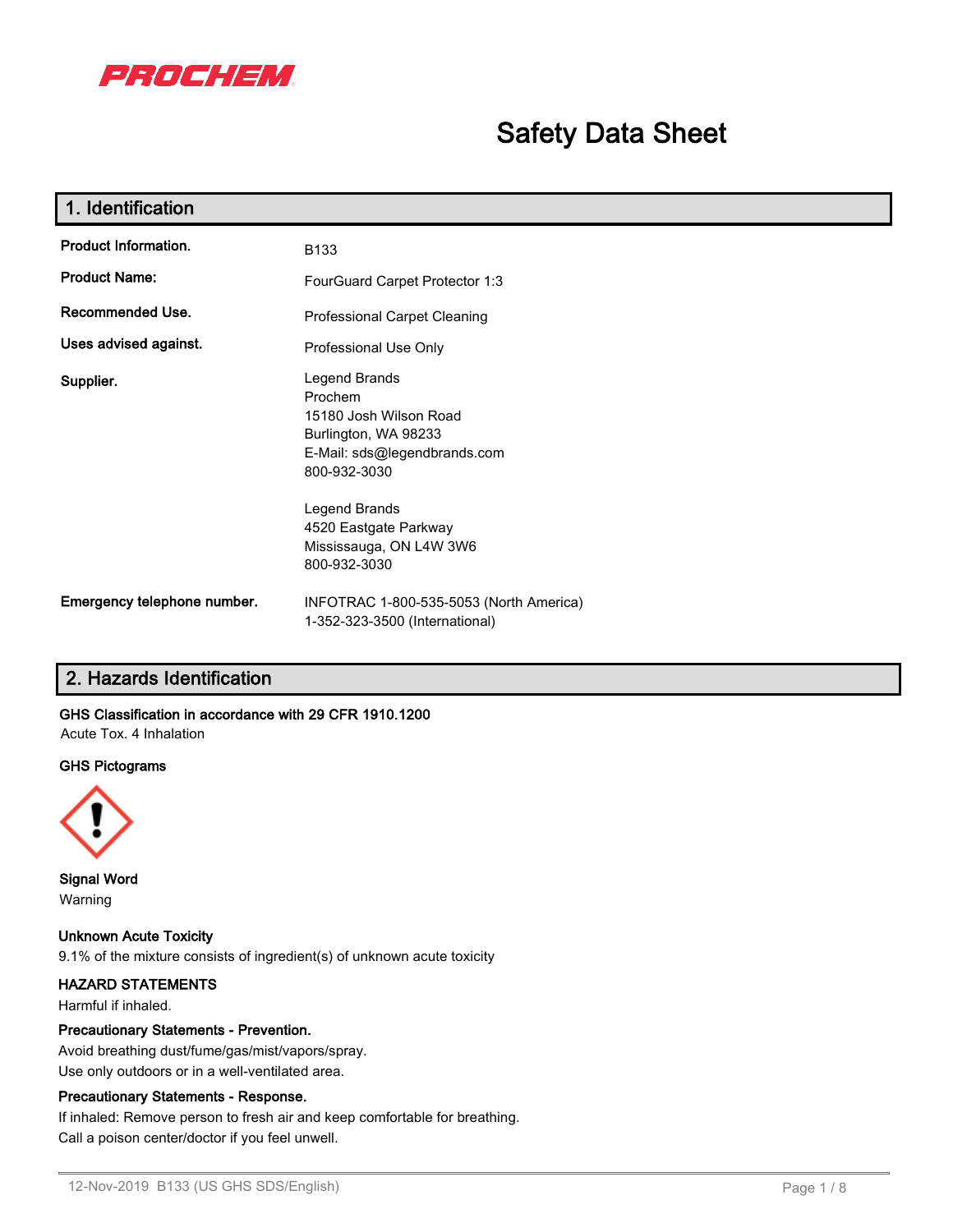### **3. Composition/Information on Ingredients**

| <b>Chemical Name</b>        | CAS-No.  | Wt. %       |
|-----------------------------|----------|-------------|
| Fluorinated acrylic polymer | mixture  | $2.5 - 10$  |
| Acrylic polymer             | mixture  | $2.5 - 10$  |
| 2,4-PENTANEDIOL, 2-METHYL-  | 107-41-5 | $1.0 - 2.5$ |

The exact percentage (concentration) of composition has been withheld as a trade secret.

### **4. First-aid Measures**

#### **Description of first-aid measures.**

#### **General advice.**

Call a physician if irritation develops or persists. When symptoms persist or in all cases of doubt seek medical advice.

#### **Inhalation.**

Move to fresh air.

#### **Skin contact.**

Wash off immediately with soap and plenty of water. Remove all contaminated clothes and shoes.

#### **Eye contact.**

Rinse thoroughly with plenty of water for at least 15 minutes and consult a physician. Remove contact lenses, if present.

#### **Ingestion.**

Do NOT induce vomiting. Never give anything by mouth to an unconscious person. Gently wipe or rinse the inside of the mouth with water.

#### **Symptoms.**

See Section 2.2, Label Elements and/or Section 11, Toxicological effects.

#### **Notes to physician.**

Treat symptomatically.

### **5. Fire-fighting Measures**

#### **Extinguishing media.**

#### **Suitable extinguishing media.**

Use extinguishing measures that are appropriate to local circumstances and the surrounding environment.

#### **Extinguishing media which shall not be used for safety reasons.**

High volume water jet.

#### **Special hazards arising from the substance or mixture.**

No information available.

#### **Advice for firefighters.**

As in any fire, wear self-contained breathing apparatus pressure-demand, MSHA/NIOSH (approved or equivalent) and full protective gear.

### **6. Accidental Release Measures**

### **Personal precautions, protective equipment and emergency procedures.**

### **Personal precautions.**

Avoid contact with skin, eyes and clothing. Ensure adequate ventilation, especially in confined areas. Do not breathe vapors or spray mist.

### **Advice for emergency responders.**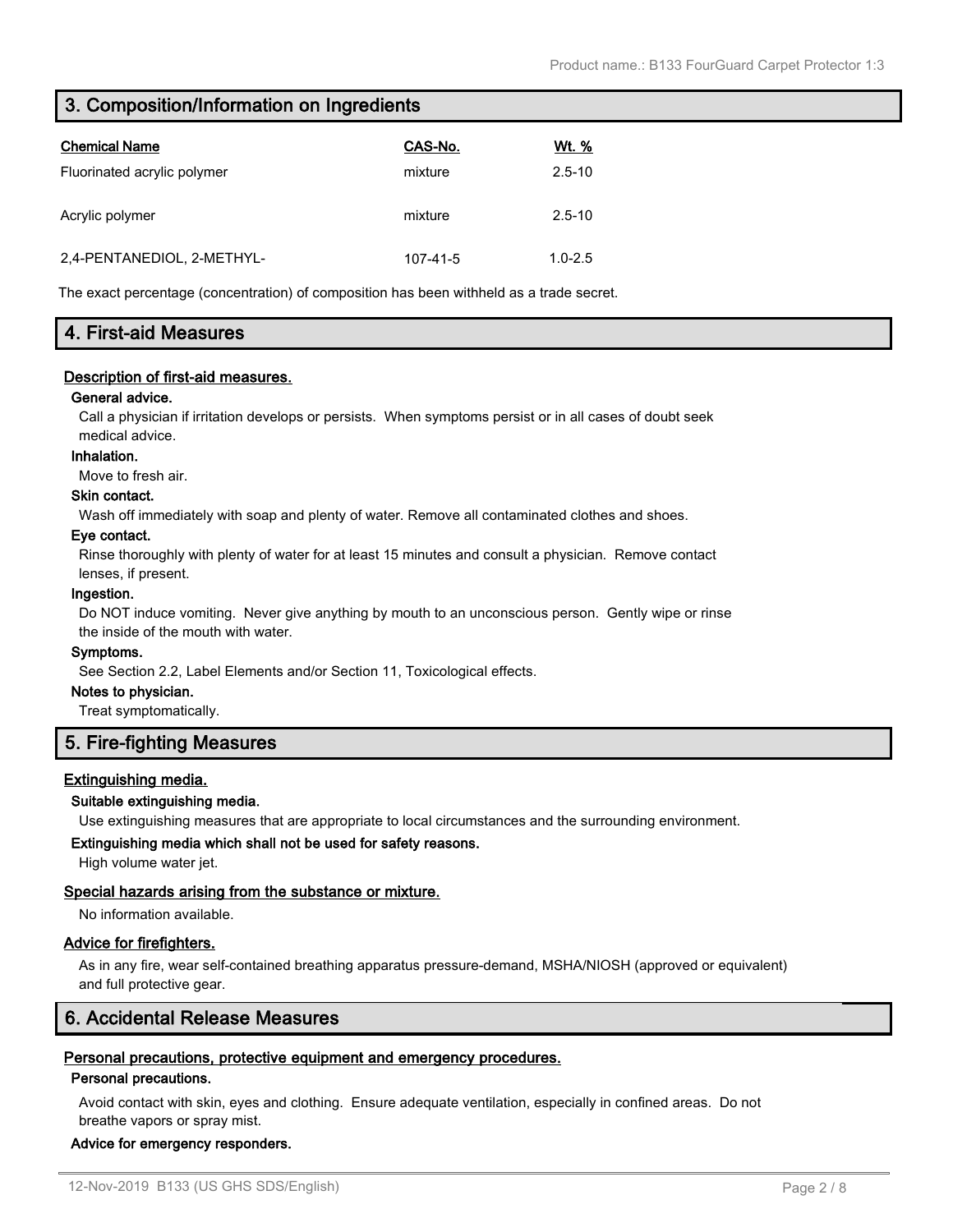Use personal protection recommended in Section 8.

#### **Environmental precautions.**

Prevent product from entering drains. See Section 12 for additional Ecological information.

#### **Methods and materials for containment and cleaning up.**

#### **Methods for Containment.**

Prevent further leakage or spillage if safe to do so. Pick up and transfer to properly labeled containers.

#### **Methods for cleaning up.**

Use personal protective equipment as required.

#### **Reference to other sections.**

See section 8 for more information.

### **7. Handling and Storage**

#### **Conditions for safe storage, including any incompatibilities.**

#### **Advice on safe handling.**

Handle in accordance with good industrial hygiene and safety practice.

#### **Hygiene measures.**

See section 7 for more information.

#### **Storage Conditions.**

Keep containers tightly closed in a cool, well-ventilated place.

### **8. Exposure Controls/Personal Protection**

### **Ingredients with Occupational Exposure Limits**

| <b>Chemical Name</b>       | <b>ACGIH TLV-TWA</b> | <b>ACGIH-TLV STEL</b> | <b>OSHA PEL-TWA</b> | <b>OSHA PEL-CEILING</b> |
|----------------------------|----------------------|-----------------------|---------------------|-------------------------|
| 2,4-PENTANEDIOL, 2-METHYL- | 25 ppm               | 50 ppm                | N.E.                | N.E.                    |

**TLV = Threshold Limit Value TWA = Time Weighted Average PEL = Permissible Exposure Limit STEL = Short-Term Exposure Limit N.E. = Not Established**

#### **Engineering Measures.**

Showers, eyewash stations, and ventilation systems.

#### **Personal protective equipment.**

#### **Eye/Face Protection.**

Safety glasses with side-shields.

#### **Skin and body protection.**

Wear suitable protective clothing.

#### **Respiratory protection.**

In case of insufficient ventilation wear suitable respiratory equipment.

### **9. Physical and chemical properties.**

#### **Information on basic physical and chemical properties.**

| <b>Physical state</b>            | Liguid         |  |
|----------------------------------|----------------|--|
| Appearance                       | Opaque         |  |
| Color                            | Off-white      |  |
| Odor                             | Acrylic        |  |
| <b>Odor Threshold</b>            | No Information |  |
| pН                               | 6.9            |  |
| Melting/freezing point., °C (°F) | No Information |  |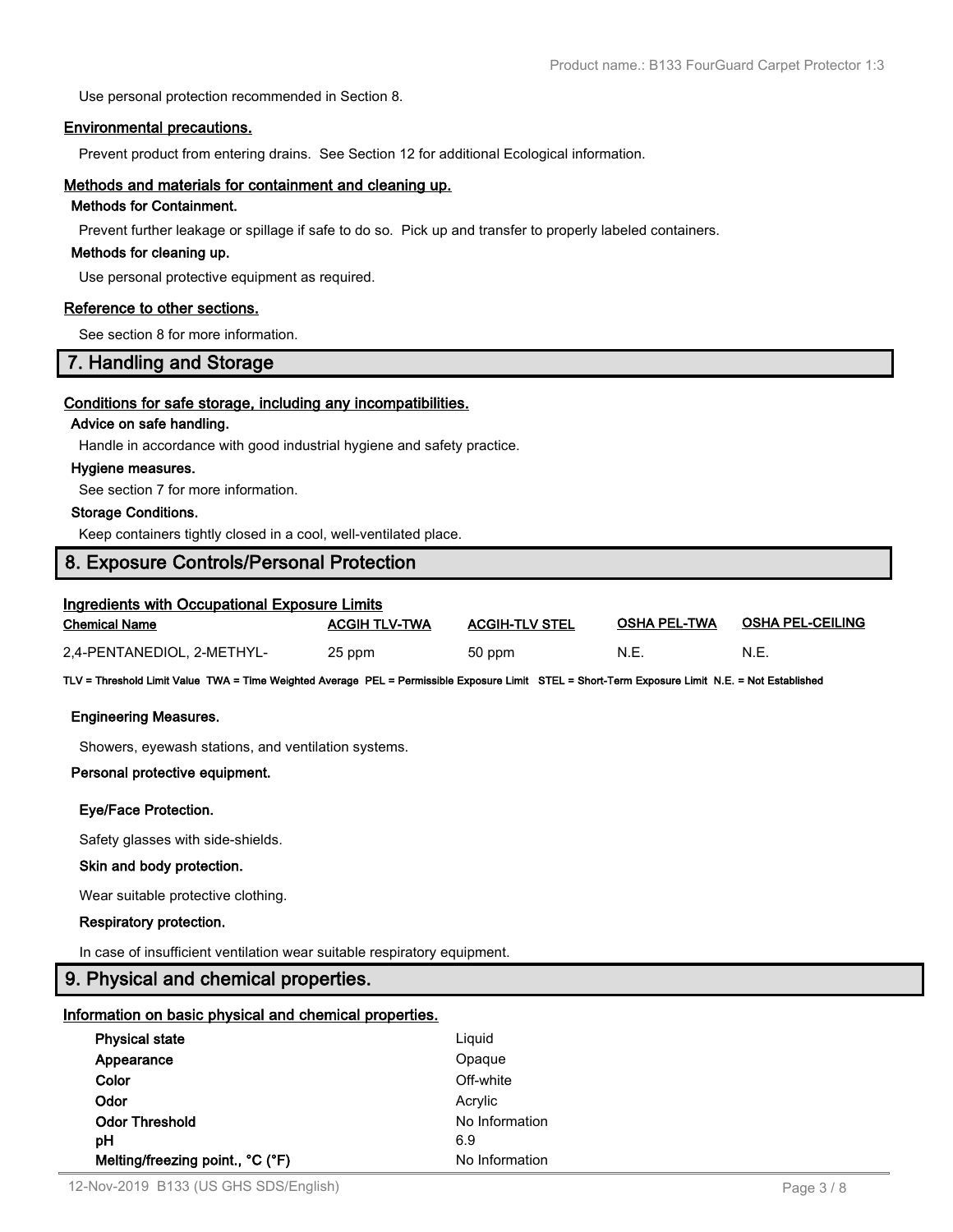| Flash Point., °C (°F)                     | >94 (>201.20)              |
|-------------------------------------------|----------------------------|
| Boiling point/boiling range., °C (°F)     | 100 - 1,412 (212 - 2573.6) |
| <b>Evaporation rate</b>                   | No Information             |
| <b>Explosive properties.</b>              | No Information             |
| Vapor pressure.                           | No Information             |
| Vapor density.                            | No Information             |
| Specific Gravity. (g/cm <sup>3</sup> )    | 1.040                      |
| Water solubility.                         | Soluble                    |
| <b>Partition coefficient.</b>             | No Information             |
| Autoignition temperature., °C             | No Information             |
| Decomposition Temperature °C.             | No Information             |
| Viscosity, kinematic.                     | No Information             |
| Other information.                        |                            |
| Volatile organic compounds (VOC) content. | $0\%$                      |
| Density, Ib/gal                           | No Information             |

### **10. Stability and Reactivity**

#### **Reactivity.**

Stable under normal conditions.

#### **Chemical stability.**

Stable under recommended storage conditions.

#### **Possibility of hazardous reactions.**

None known based on information supplied.

#### **Conditions to Avoid.**

None known.

#### **Incompatible Materials.**

None known based on information supplied.

#### **Hazardous Decomposition Products.**

None known.

### **11. Toxicological Information**

#### **Information on toxicological effects.**

#### **Acute toxicity.**

**Product Information**

No Information

#### **The following values are calculated based on chapter 3.1 of the GHS document.**

|                 | ATEmix (oral)           |                                       | 19,410.4 mg/kg |                            |             |                                        |
|-----------------|-------------------------|---------------------------------------|----------------|----------------------------|-------------|----------------------------------------|
| ATEmix (dermal) |                         | 75,188.0 mg/kg                        |                |                            |             |                                        |
|                 |                         | ATEmix (inhalation - vapor)           | 13.74 mg/l     |                            |             |                                        |
|                 | Component Information.  |                                       |                |                            |             |                                        |
|                 | CAS-No.                 | <b>Chemical Name</b>                  |                | LD50 Oral                  | LD50 Dermal | <b>LC50 Inhalation</b>                 |
|                 | mixture                 | Fluorinated acrylic polymer<br>$\geq$ |                | $2000$ mg/kg-bw (rat) N.I. |             | $>5.0$ (Dust)                          |
|                 | mixture                 | Acrylic polymer-trade secret          |                | >2000 mg/kg                | >2000 mg/kg | $>5.0$ mg/l (Dust)                     |
|                 | 107-41-5                | 2,4-PENTANEDIOL, 2-METHYL-            |                | 3700 mg/kg Rat             |             | 8000 mg/kg rabbit > 3 mg/L Rat (Vapor) |
|                 | $N.I. = No Information$ |                                       |                |                            |             |                                        |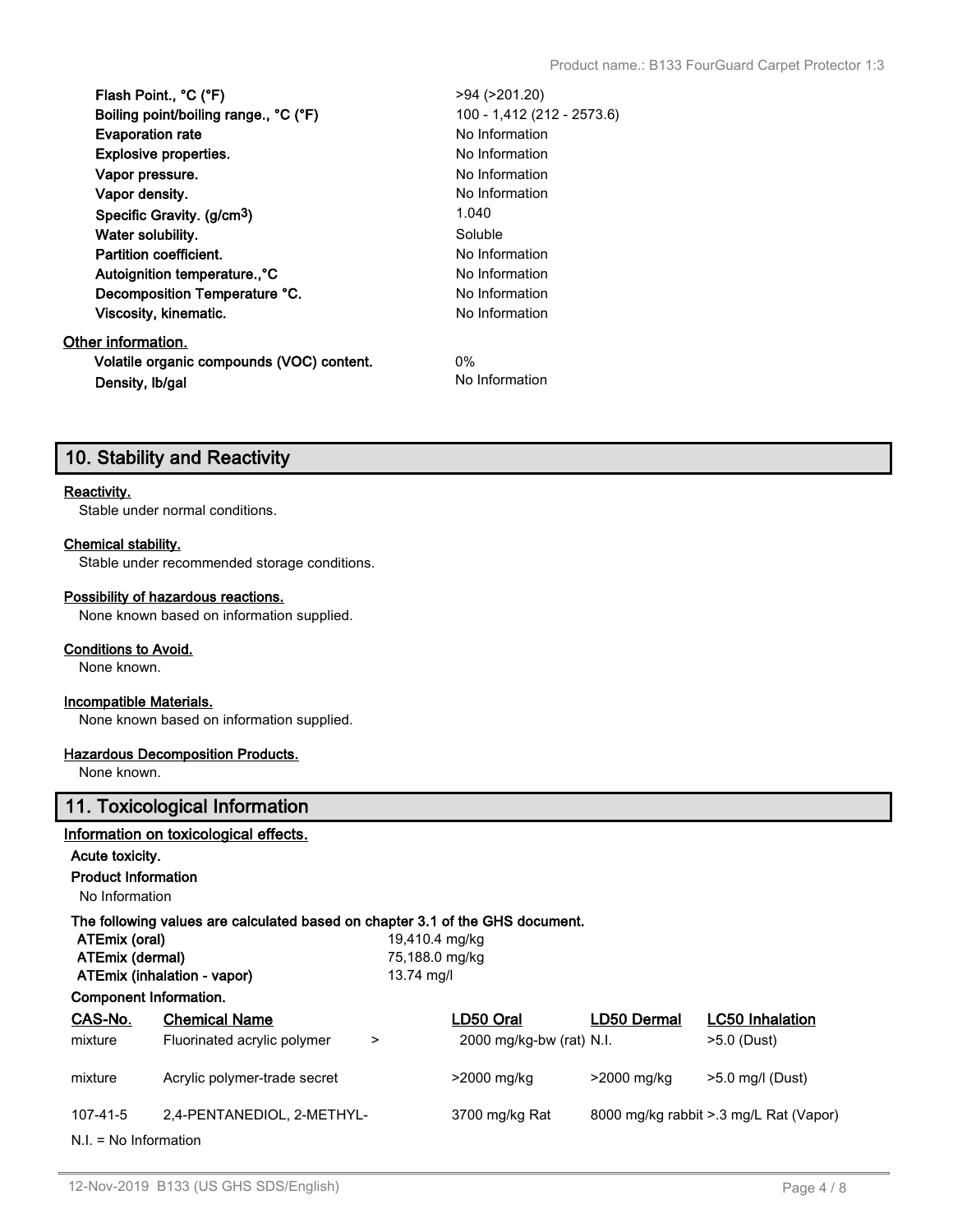#### **Skin corrosion/irritation.**

SKIN IRRITANT.

#### **Eye damage/irritation.**

No Information

#### **Respiratory or skin sensitization.**

No Information

### **Ingestion.**

No Information

#### **Germ cell mutagenicity.**

No Information

### **Carcinogenicity.**

No Information

#### **Reproductive toxicity.**

No Information

#### **Specific target organ systemic toxicity (single exposure).**

No Information

#### **Specific target organ systemic toxicity (repeated exposure).**

No Information

#### **Aspiration hazard.**

No Information

#### **Primary Route(s) of Entry**

No Information

### **12. Ecological Information**

#### **Toxicity.**

9.12% of the mixture consists of ingredient(s) of unknown aquatic toxicity

#### **Ecotoxicity effects.**

| <b>Chemical Name</b>                         | Toxicity to algae | <b>Toxicity to fish</b>                                    | Toxicity to daphnia and other<br>aquatic invertebrates |
|----------------------------------------------|-------------------|------------------------------------------------------------|--------------------------------------------------------|
|                                              |                   | LC50 96 h Pimephales promelas                              |                                                        |
| 2,4-PENTANEDIOL, 2-METHYL-<br>$107 - 41 - 5$ |                   | 10500 - 11000 mg/L, LC50 96 h                              |                                                        |
|                                              |                   | Lepomis macrochirus 10000 mg/ EC50 48 h Daphnia magna 2700 |                                                        |
|                                              |                   | L, LC50 96 h Pimephales                                    | - 3700 mg/L                                            |
|                                              |                   | promelas 8690 mg/L, LC50 96 h                              |                                                        |
|                                              |                   | Pimephales promelas 10700 mg/                              |                                                        |
|                                              |                   |                                                            |                                                        |

#### **Persistence and degradability.**

No data are available on the product itself.

#### **Bioaccumulative potential.**

Discharge into the environment must be avoided.

### **CAS-No. Chemical Name log POW**

| 107-41-5 | 2,4-PENTANEDIOL, 2-METHYL- | < 0.14 |
|----------|----------------------------|--------|

#### **Mobility in soil.**

No information

#### **Other adverse effects.**

No information

### **13. Disposal Considerations**

### **Waste Disposal Guidance.**

Disposal should be in accordance with applicable regional, national and local laws and regulations.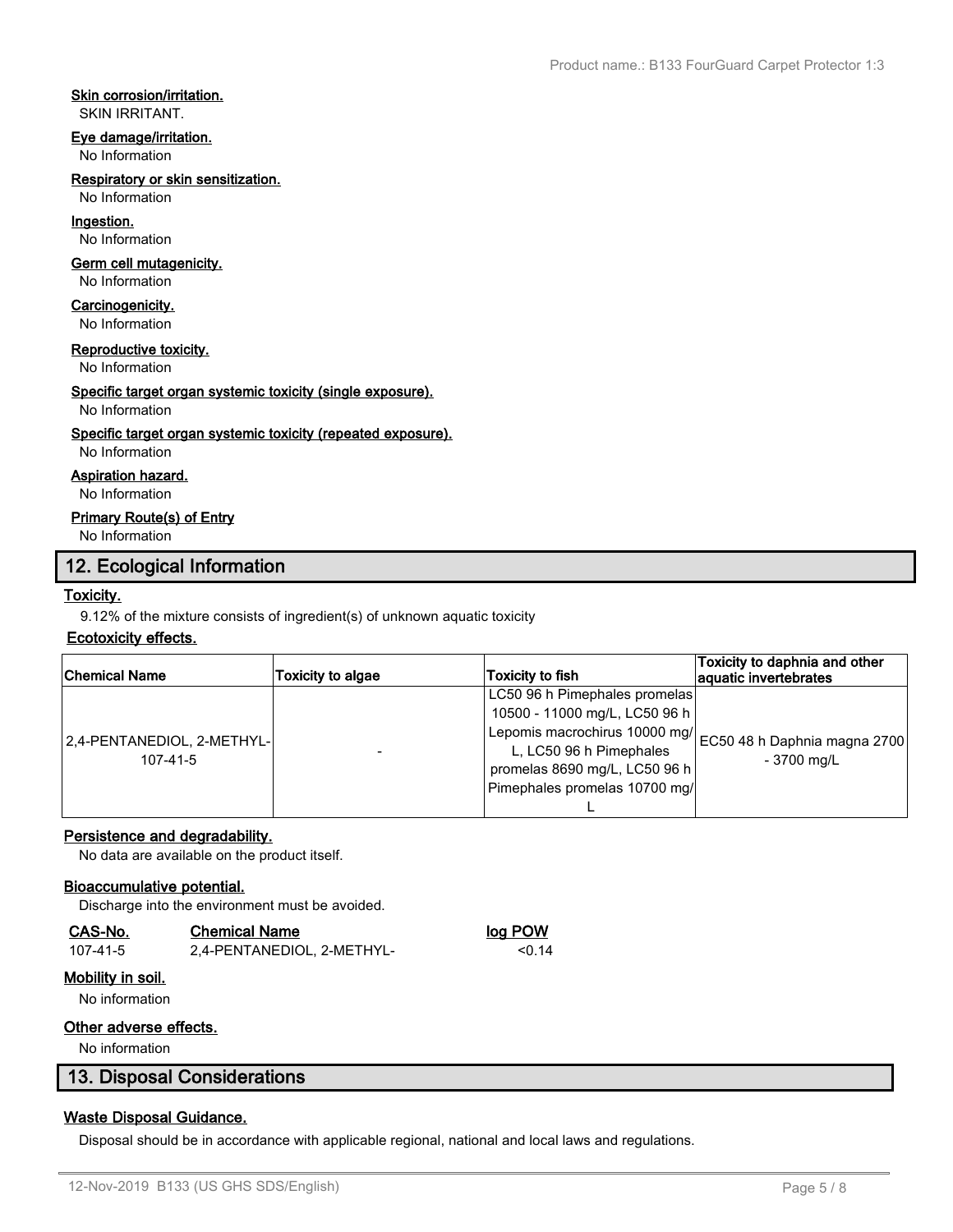### **14. Transport Information**

#### **DOT**

| <b>Hazard Class:</b>                | Not regulated                             |
|-------------------------------------|-------------------------------------------|
| <b>IMDG</b><br><b>Hazard Class:</b> | $\overline{\phantom{a}}$<br>Not regulated |
| <u>IATA</u>                         | Not regulated                             |

## **15. Regulatory Information**

#### **International Inventories:**

| <b>TSCA</b>          | Complies                                                                                          |
|----------------------|---------------------------------------------------------------------------------------------------|
| <b>DSL</b>           | Complies                                                                                          |
| <b>DSL/NDSL</b>      | Complies                                                                                          |
| <b>EINECS/ELINCS</b> |                                                                                                   |
| <b>ENCS</b>          |                                                                                                   |
| <b>IECSC</b>         |                                                                                                   |
| <b>KECI</b>          |                                                                                                   |
| <b>PICCS</b>         |                                                                                                   |
| <b>AICS</b>          |                                                                                                   |
| <b>NZIOC</b>         |                                                                                                   |
| TCSI                 |                                                                                                   |
| <b>TSCA</b>          | United States Toxic Substances Control Act Section 8(b) Inventory.                                |
| <b>DSL</b>           | Canadian Domestic Substances List.                                                                |
| <b>DSL/NDSL</b>      | Canadian Domestic Substances List/Canadian Non-Domestic Substances List                           |
| <b>EINECS/ELINCS</b> | European Inventory of Existing Chemical Substances/European List of Notified Chemical Substances. |
| <b>ENCS</b>          | Japan Existing and New Chemical Substances.                                                       |
| <b>IECSC</b>         | China Inventory of Existing Chemical Substances.                                                  |
| <b>KECL</b>          | Korean Existing and Evaluated Chemical Substances.                                                |
| <b>PICCS</b>         | Philippines Inventory of Chemicals and Chemical Substances.                                       |
| <b>AICS</b>          | Australian Inventory of Chemical Substances.                                                      |
| <b>NZIoC</b>         | New Zealand Inventory of Chemicals.                                                               |
| <b>TCSI</b>          | <b>Taiwan Chemical Substance Inventory</b>                                                        |

### **U.S. Federal Regulations:**

#### **SARA SECTION 313:**

This product contains the following substances subject to the reporting requirements of Section 313 of Title III of the Superfund Amendment and Reauthorization Act of 1986 and 40 CFR part 372: .

This product does not contain any chemicals that are subject to the reporting requirements of SARA 313.

#### **TOXIC SUBSTANCES CONTROL ACT 12(b):**

This product contains the following chemical substances subject to the reporting requirements of TSCA 12(B) if exported from the United States:.

#### **Chemical Name CAS-No.**

5-Chloro-2-methyl-4-isothiazolin-3-one 26172-55-4 2-Methyl-2H-isothiazol-3-one 2682-20-4